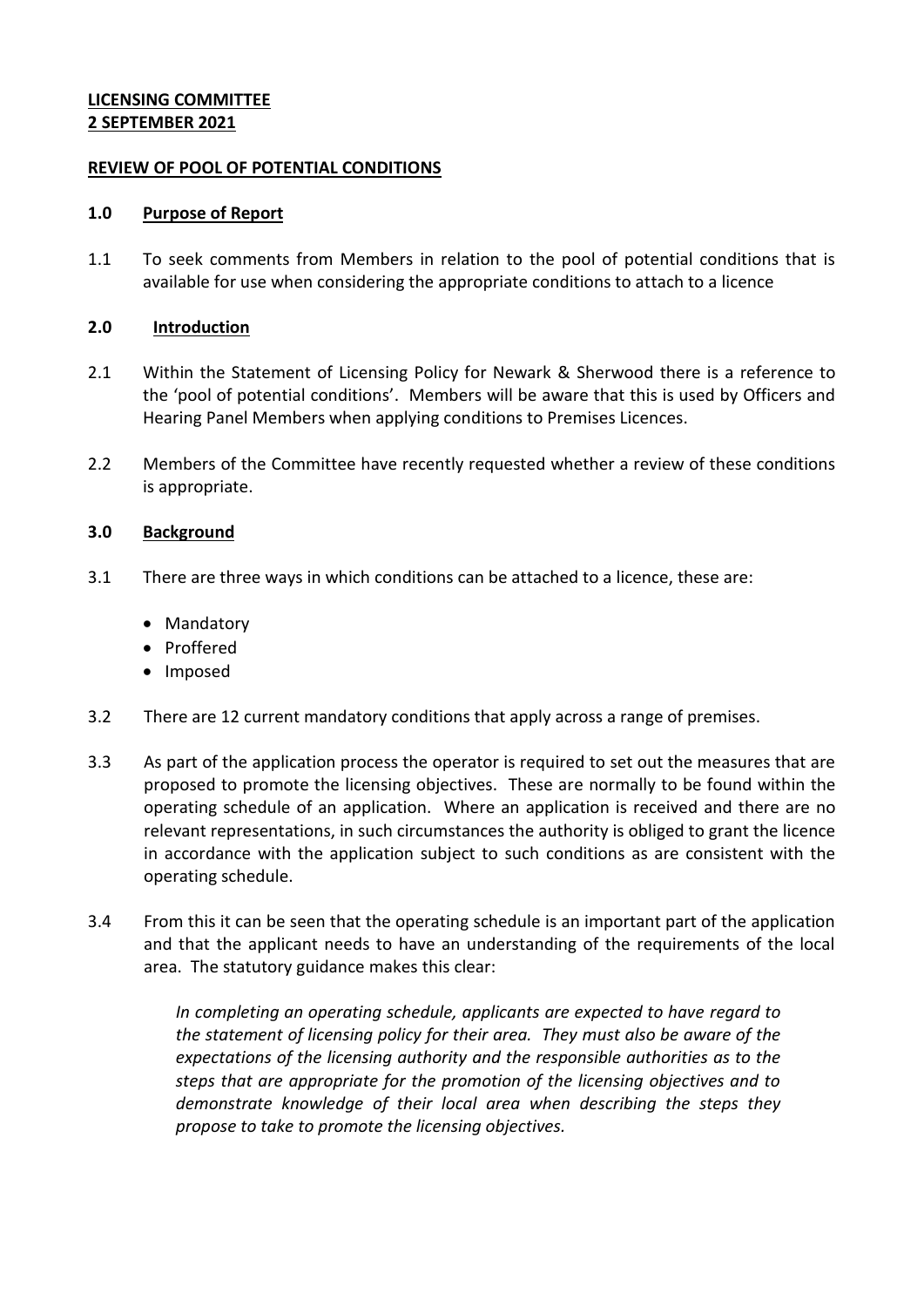- 3.5 The licensing authority is permitted to translate the operating schedule into enforceable conditions and to describe more specifically what is proposed if that is necessary to promote the licensing objectives.
- 3.6 In cases where relevant representations are received in respect of an application the licensing authority must hold a hearing to consider them. One of the outcomes from the hearing is to grant the licence subject to conditions which are consistent with the operating schedule accompanying the application, modified to such an extent as the licensing authority considers necessary for the promotion of the licensing objectives.
- 3.7 Whilst this appears to give a wide discretion to attach such conditions as the authority considers appropriate, in reality the discretion is tempered by a series of considerations that are set out in the statutory guidance. This states that licence conditions:
	- must be appropriate for the promotion of the licensing objectives
	- must be precise and enforceable
	- must be unambiguous and clear in what they intend to achieve
	- should not duplicate other statutory requirements or other duties or responsibilities placed on the employer by other legislation
	- must be tailored to the individual type, location and characteristics of the premises and events concerned
	- should not be standardised
	- should not replicate offences
	- should be proportionate, justifiable and be capable of being met
	- cannot seek to manage the behaviour of customers once they are beyond the direct management of the licence holder and their staff
	- should be written in prescriptive format
- 3.8 The Act and its guidance are very clear that a list of standard conditions imposed in every case is not the correct manner in which conditions are to be used. They need to be applied where they are considered appropriate and proportional to the particular circumstances of any individual case.
- 3.9 The Nottinghamshire Authorities Licensing Group (NALG) produced a pool of conditions in conjunction with the responsible authorities. A copy of the current pool of conditions is attached as **Appendix 1**. These were last reviewed by NALG three years ago.
- 3.10 These are conditions that cover the four licensing objectives and have wording which is considered to be clear, precise and enforceable. The pool conditions are also provided to ensure that the wording of conditions is consistent to assist the Police and licensing enforcement staff as well as the licence holder.
- 3.11 The pool of conditions should not be viewed as the only source of conditions. The authority has the ability to place conditions on a licence and so long as the conditions meet the requirements set out in paragraph 2.7 above. The wording of a condition can be derived from anywhere. The pool of conditions gives a good starting point for the consideration of the exact wording of a condition.